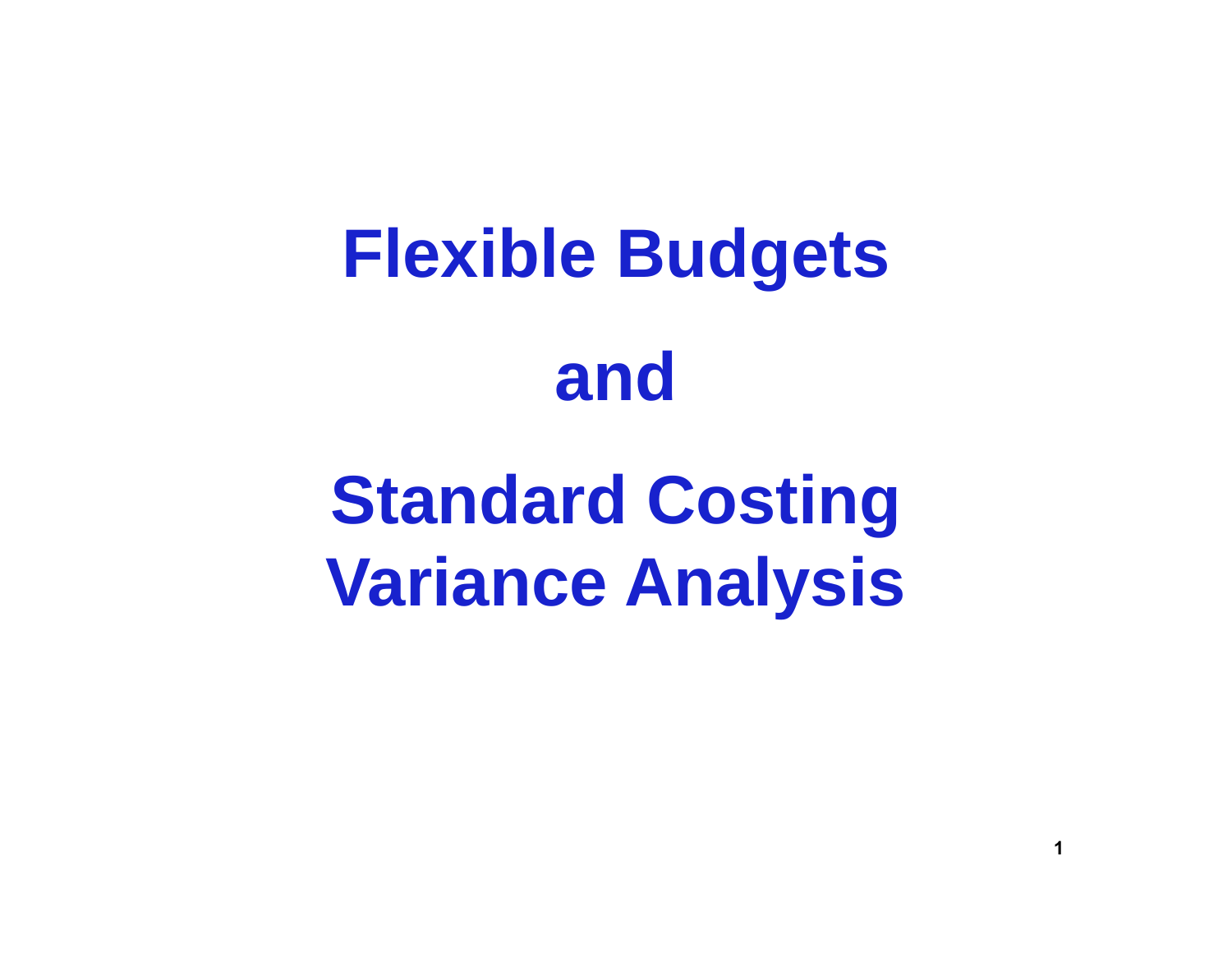## **Static Budgets and Performance Reports**



#### **CheeseCo**

|                             | <b>Static</b><br><b>Budget</b> | <b>Actual</b><br><b>Results</b> | <b>Variances</b> |
|-----------------------------|--------------------------------|---------------------------------|------------------|
| <b>Machine hours</b>        | 10,000                         | 8,000                           | 2,000 U          |
| <b>Variable costs</b>       |                                |                                 |                  |
| Indirect labor              | 40,000<br>\$                   | \$34,000                        | \$6,000 F        |
| Indirect materials          | 30,000                         | 25,500                          | 4,500 F          |
| Power                       | 5,000                          | 3,800                           | 1,200 F          |
| <b>Fixed costs</b>          |                                |                                 |                  |
| <b>Depreciation</b>         | 12,000                         | 12,000                          | $\bf{0}$         |
| <b>Insurance</b>            | 2,000                          | 2,050                           | 50 U             |
| <b>Total overhead costs</b> | 89,000<br>\$                   | \$77,350                        | \$11,650 F       |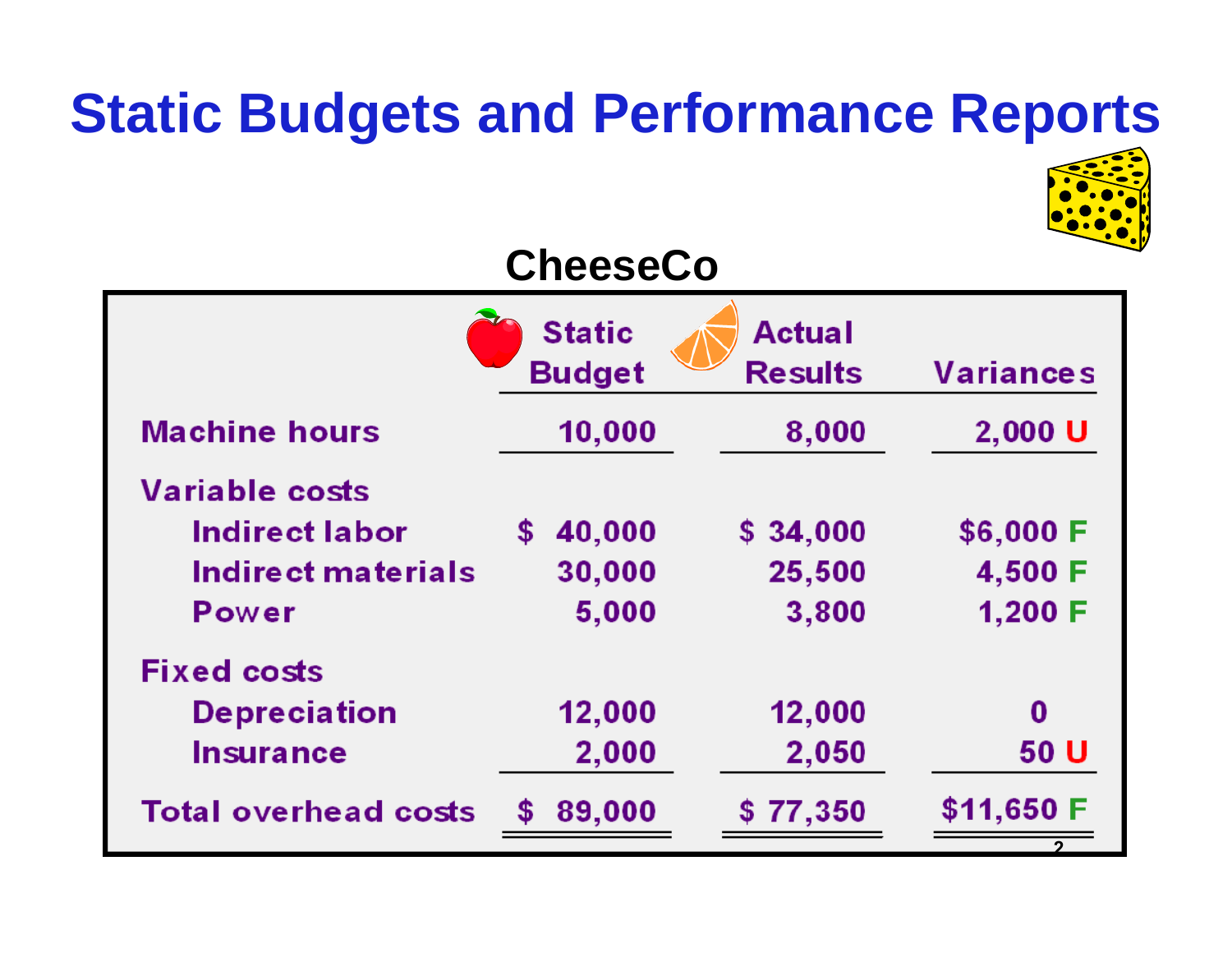# **Preparing a Flexible Budget**



|                             | Cost                      | <b>Total</b> | <b>Flexible Budgets</b> |                        |                                     |  |  |
|-----------------------------|---------------------------|--------------|-------------------------|------------------------|-------------------------------------|--|--|
|                             | <b>Formula</b>            | <b>Fixed</b> | 8,000                   | 10,000                 | 12,000                              |  |  |
|                             | per Hour                  | Cost         | <b>Hours</b>            | <b>Hours</b>           | <b>Hours</b>                        |  |  |
| <b>Machine hours</b>        |                           |              | 8,000                   | 10,000                 | 12,000                              |  |  |
| <b>Variable costs</b>       |                           |              |                         |                        |                                     |  |  |
| <b>Indirect labor</b>       | $\boldsymbol{\$}$<br>4.00 |              | \$32,000                | 40,000<br>$\mathbf S$  | $\boldsymbol{\$}$<br>48,000         |  |  |
| <b>Indirect material</b>    | 3.00                      |              | 24,000                  | 30,000                 | 36,000                              |  |  |
| <b>Power</b>                | 0.50                      |              | 4,000                   | 5,000                  | 6,000                               |  |  |
| <b>Total variable cost</b>  | 7.50<br>$\mathbf{s}$      |              | \$60,000                | \$75,000               | $\mathbf{s}$<br>90,000              |  |  |
| <b>Fixed costs</b>          |                           |              |                         |                        |                                     |  |  |
| <b>Depreciation</b>         |                           | \$12,000     | $\mathbf S$<br>12,000   | 12,000<br>\$           | $\boldsymbol{\mathsf{s}}$<br>12,000 |  |  |
| <b>Insurance</b>            |                           | 2,000        | 2,000                   | 2,000                  | 2,000                               |  |  |
| <b>Total fixed cost</b>     |                           |              | 14,000<br>S             | 14,000<br>\$           | 14,000<br>$\boldsymbol{\$}$         |  |  |
| <b>Total overhead costs</b> |                           |              | 74,000<br>S             | 89,000<br>$\mathbf{s}$ | 104,000<br>$\mathbf{s}$             |  |  |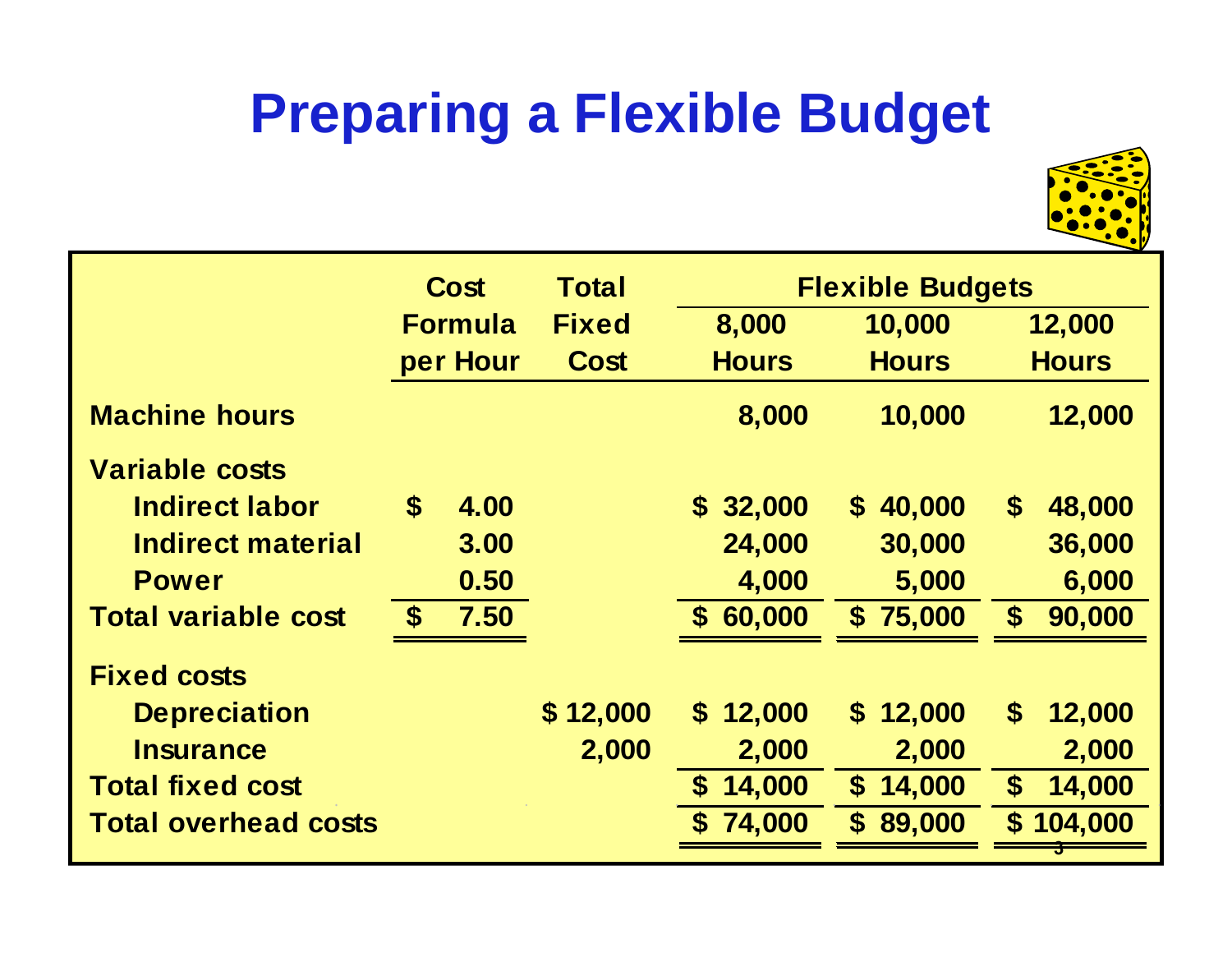## **Flexible Budget Performance Report**

#### **CheeseCo**



|                             |                    | <b>Cost</b><br><b>Formula</b><br>per Hour | <b>Total</b><br><b>Fixed</b><br><b>Cost</b> | <b>Flexible</b><br><b>Budget</b> | <b>Actual</b><br><b>Results</b> | <b>Variances</b>                  |
|-----------------------------|--------------------|-------------------------------------------|---------------------------------------------|----------------------------------|---------------------------------|-----------------------------------|
| <b>Machine hours</b>        |                    |                                           |                                             | 8,000                            | 8,000                           | $\boldsymbol{0}$                  |
| <b>Variable costs</b>       |                    |                                           |                                             |                                  |                                 |                                   |
| <b>Indirect labor</b>       | $\mathbf{s}$       | 4.00                                      |                                             | \$32,000                         | \$34,000                        | $$2,000$ U                        |
| Indirect material           |                    | 3.00                                      |                                             | 24,000                           | 25,500                          | 1,500 U                           |
| <b>Power</b>                |                    | 0.50                                      |                                             | 4,000                            | 3,800                           | 200 F                             |
| <b>Total variable cost</b>  | $\mathbf{\hat{f}}$ | 7.50                                      |                                             | \$60,000                         | \$63,300                        | \$3,300 U                         |
| <b>Fixed costs</b>          |                    |                                           |                                             |                                  |                                 |                                   |
| <b>Depreciation</b>         |                    |                                           | \$12,000                                    | 12,000<br>$\mathbb{S}^-$         | \$12,000                        | $\boldsymbol{\$}$<br>$\mathbf{0}$ |
| <b>Insurance</b>            |                    |                                           | 2,000                                       | 2,000                            | 2,050                           | 50 U                              |
| <b>Total fixed cost</b>     |                    |                                           |                                             | 14,000<br>S.                     | \$14,050                        | 50 U                              |
| <b>Total overhead costs</b> |                    |                                           |                                             | 74,000                           | \$77,350                        | $$3,350$ U                        |
|                             |                    |                                           |                                             |                                  |                                 |                                   |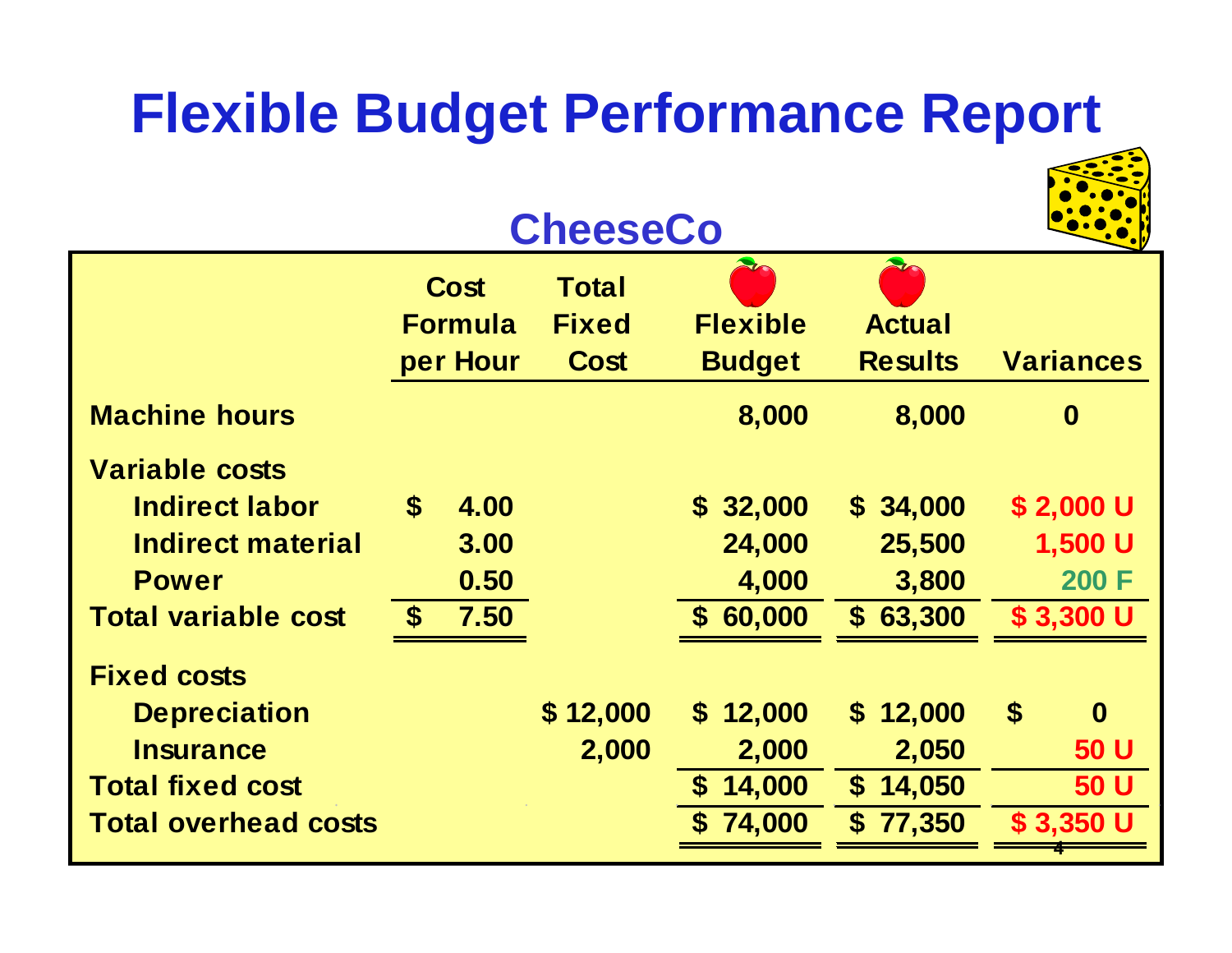#### **Static Budgets and Performance**



|                             | <b>Static</b><br><b>Budget</b> | <b>Actual</b><br><b>Results</b> | <b>Variances</b> |  |  |
|-----------------------------|--------------------------------|---------------------------------|------------------|--|--|
| <b>Machine hours</b>        | 10,000                         | 8,000                           | 2,000 U          |  |  |
| <b>Variable costs</b>       |                                |                                 |                  |  |  |
| Indirect labor              | 40,000<br>\$.                  | \$34,000                        | \$6,000 F        |  |  |
| Indirect materials          | 30,000                         | 25,500                          | 4,500 F          |  |  |
| Power                       | 5,000                          | 3,800                           | 1,200 F          |  |  |
| <b>Fixed costs</b>          |                                |                                 |                  |  |  |
| <b>Depreciation</b>         | 12,000                         | 12,000                          | 0                |  |  |
| <b>Insurance</b>            | 2,000                          | 2,050                           | 50 U             |  |  |
| <b>Total overhead costs</b> | 89,000<br>\$                   | \$77,350                        | \$11,650 F       |  |  |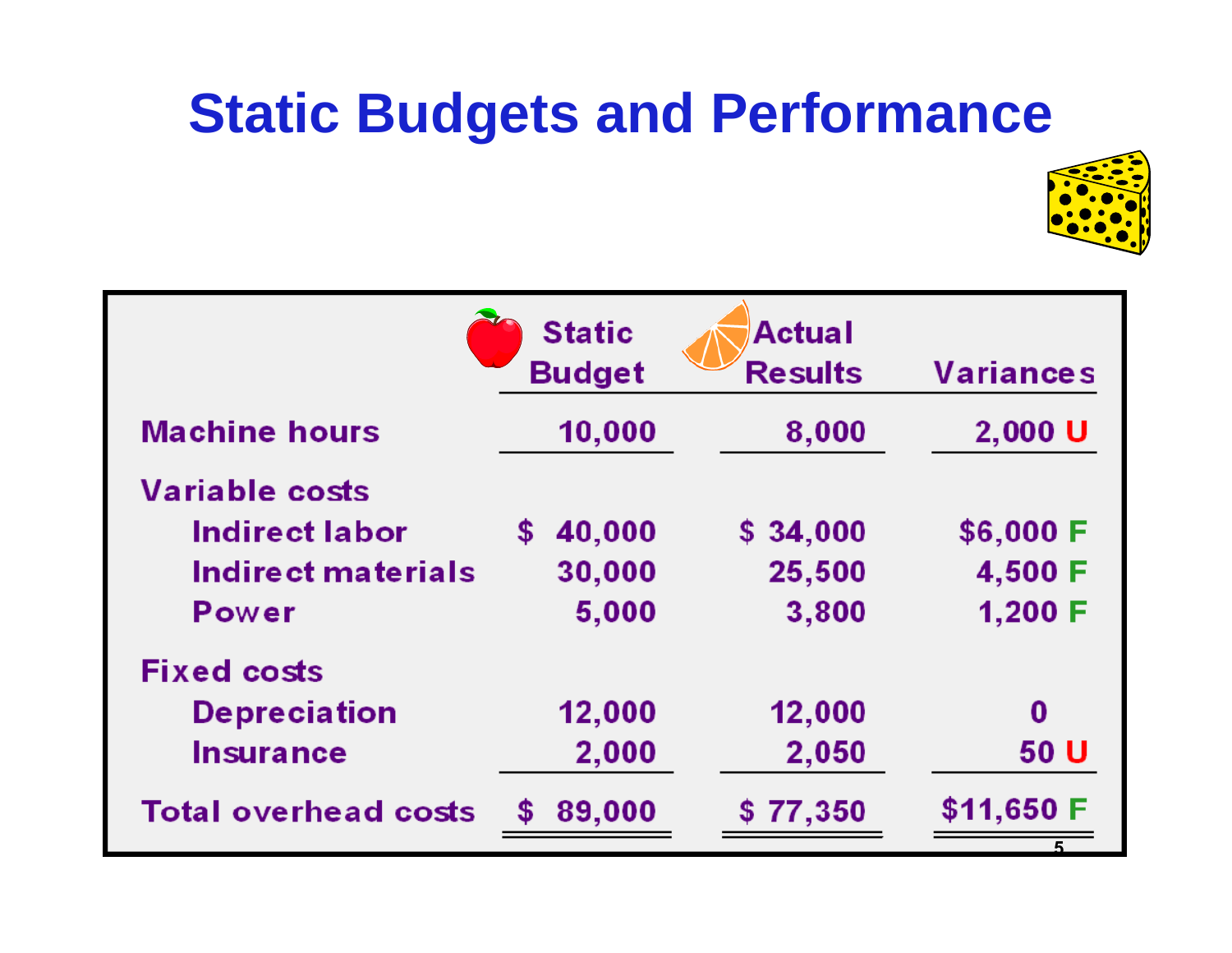## **Flexible Budget Performance Report**



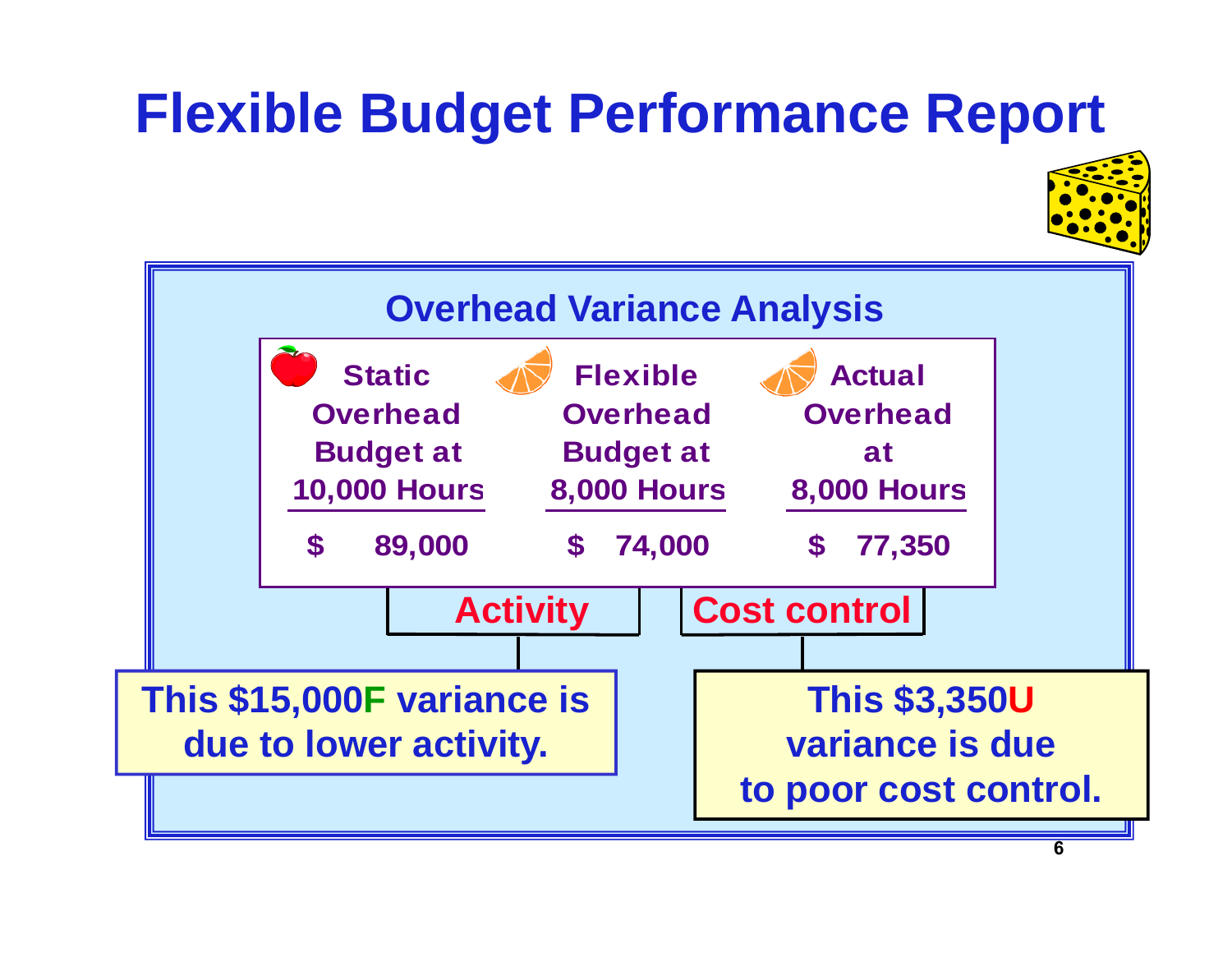#### **Standard Cost Card – Variable Production Cost**

A standard cost card for one unit of product might look like this:

|                                 | A               | В                 | A x B                              |  |
|---------------------------------|-----------------|-------------------|------------------------------------|--|
|                                 | <b>Standard</b> | <b>Standard</b>   | <b>Standard</b>                    |  |
|                                 | <b>Quantity</b> | <b>Price</b>      | <b>Cost</b>                        |  |
| <b>Inputs</b>                   | or Hours        | or Rate           | per Unit                           |  |
| <b>Direct materials</b>         | <b>3.0 lbs.</b> | \$4.00<br>per lb. | 12.00<br>$\boldsymbol{\mathsf{S}}$ |  |
| <b>Direct labor</b>             | 2.5 hours       | 14.00 per hour    | 35.00                              |  |
| Variable mfg. overhead          | 2.5 hours       | per hour<br>3.00  | 7.50                               |  |
| <b>Total standard unit cost</b> |                 |                   | 54.50<br>$\mathbf{s}$              |  |
|                                 |                 |                   |                                    |  |

**7**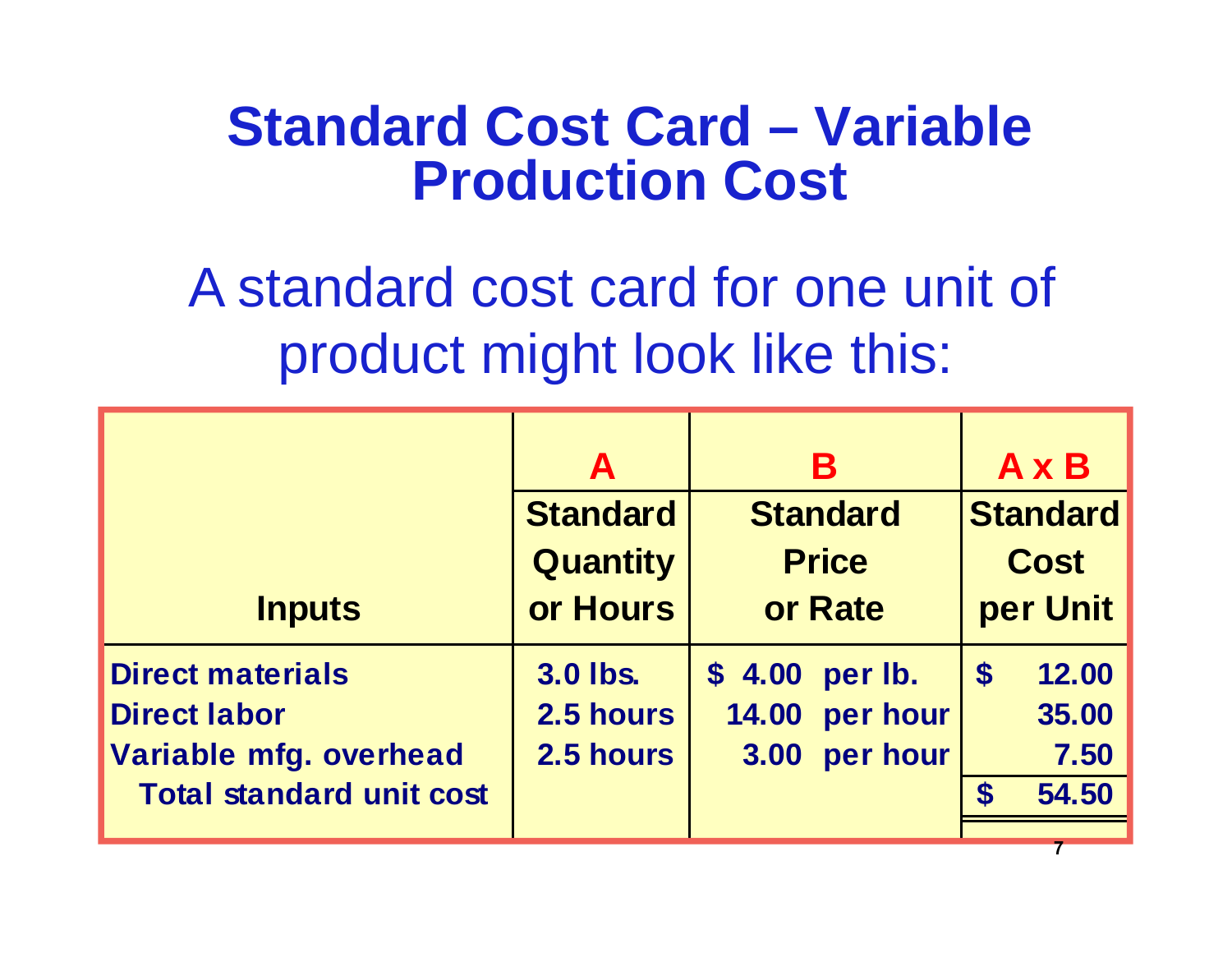#### **Standards vs. Budgets**





**8**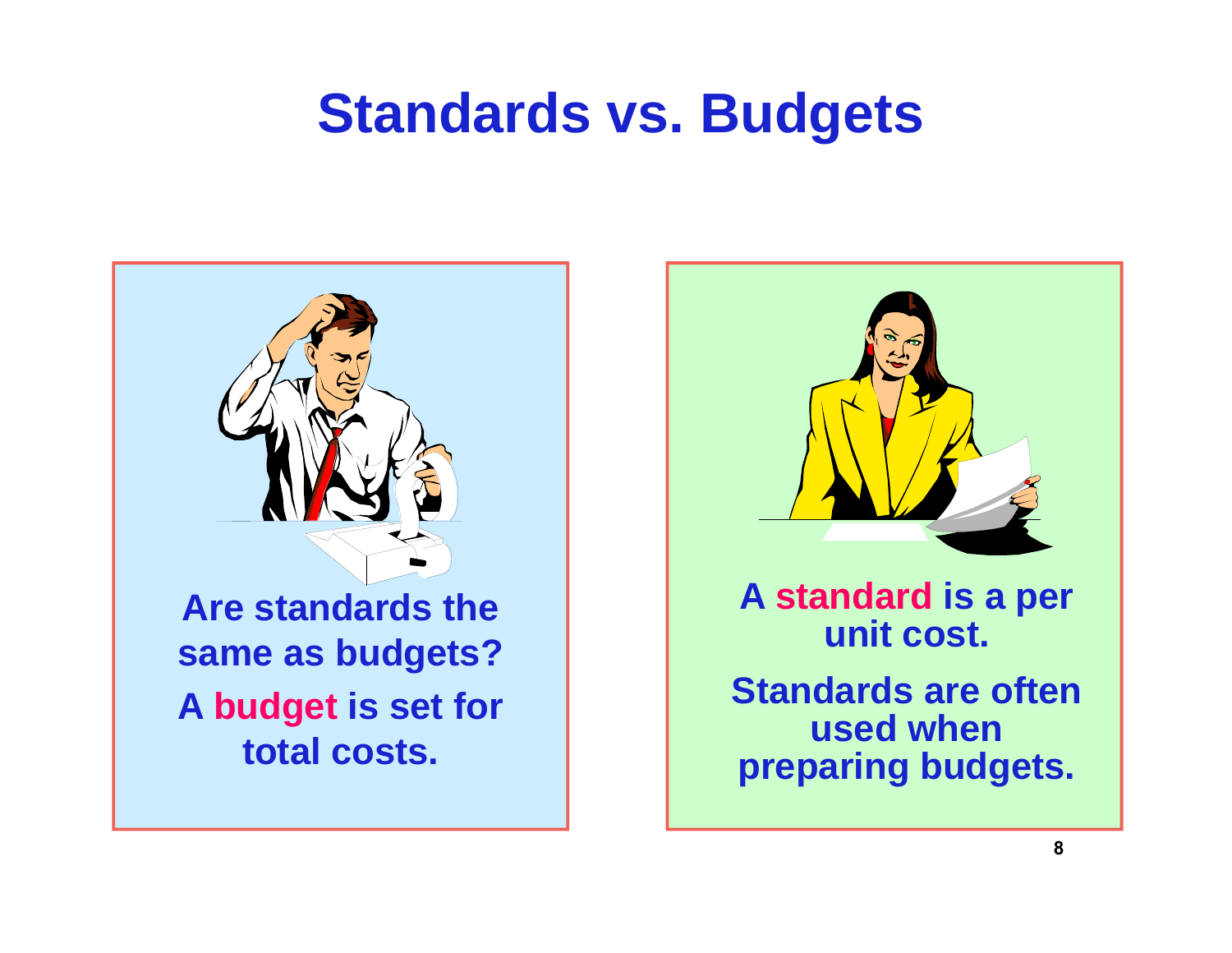#### **A General Model for Variance Analysis**

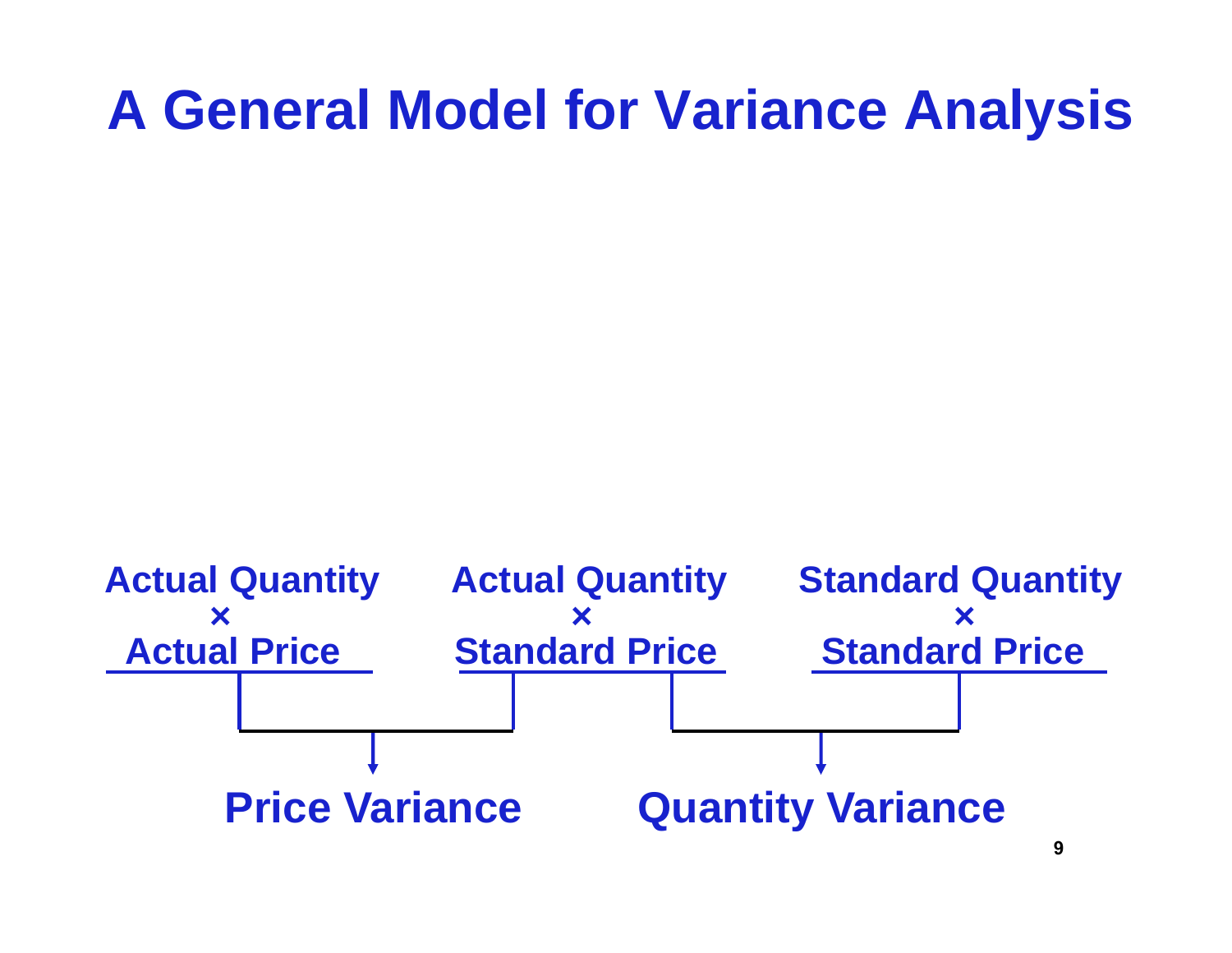#### **Material Variances Example**

Glacier Peak Outfitters has the following direct material standard for the fiberfill in its mountain parka.

**0.1 kg. of fiberfill per parka at \$5.00 per kg.**

Last month 210 kgs of fiberfill were purchased and used to make 2,000 parkas. The material cost a total of \$1,029.

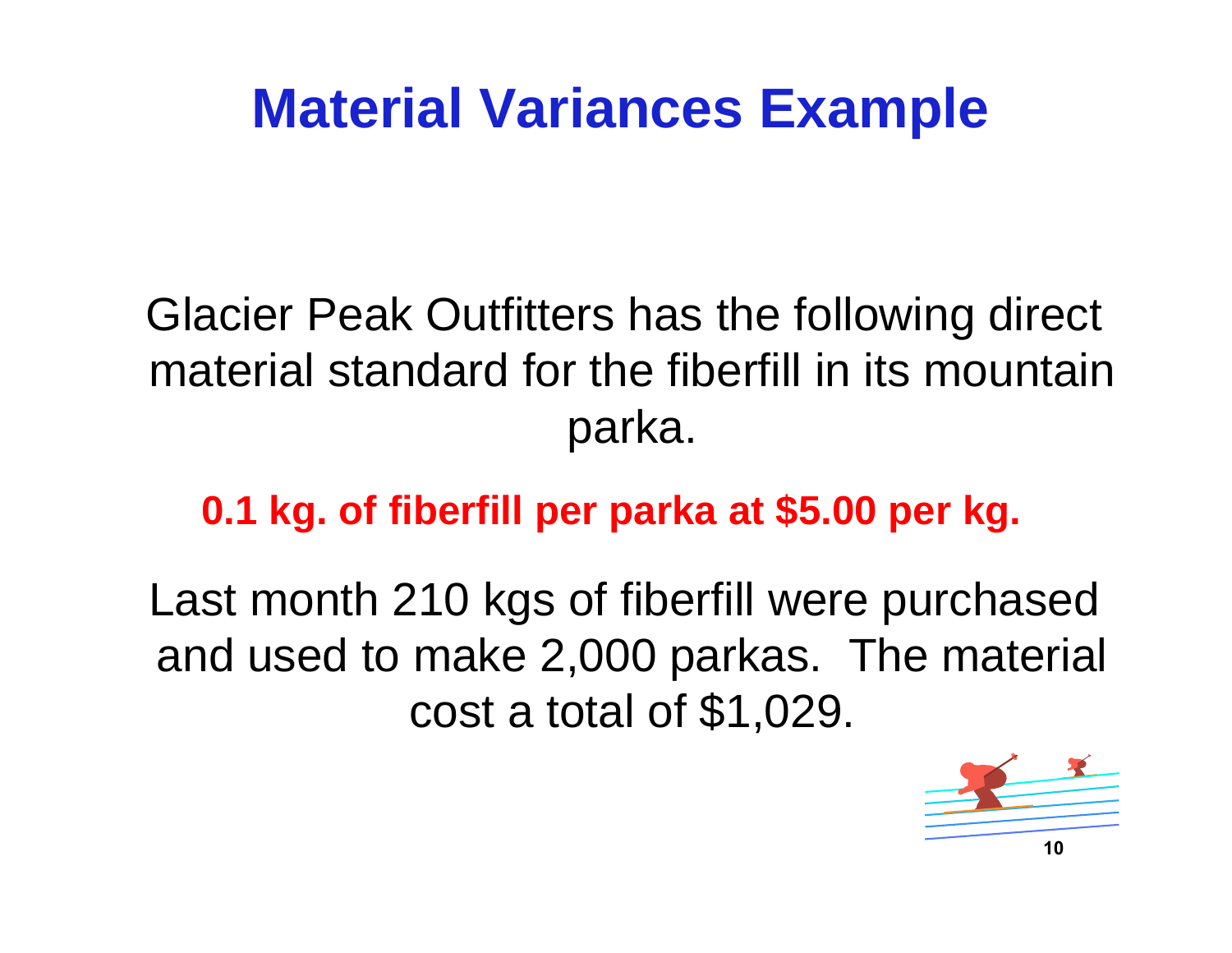#### **Material Variances Summary**

210 kgs. 210 kgs. 200 kgs.  $\times$   $\times$   $\times$   $\times$   $\times$ \$4.90 per kg. \$5.00 per kg. \$5.00 per kg.  $= $1,029$   $= $1,050$   $= $1,000$ Price variance\$21 favorable Quantity variance \$50 unfavorable **Actual Quantity Actual Quantity Standard Quantity ×× ×Actual Price Standard Price Standard Price**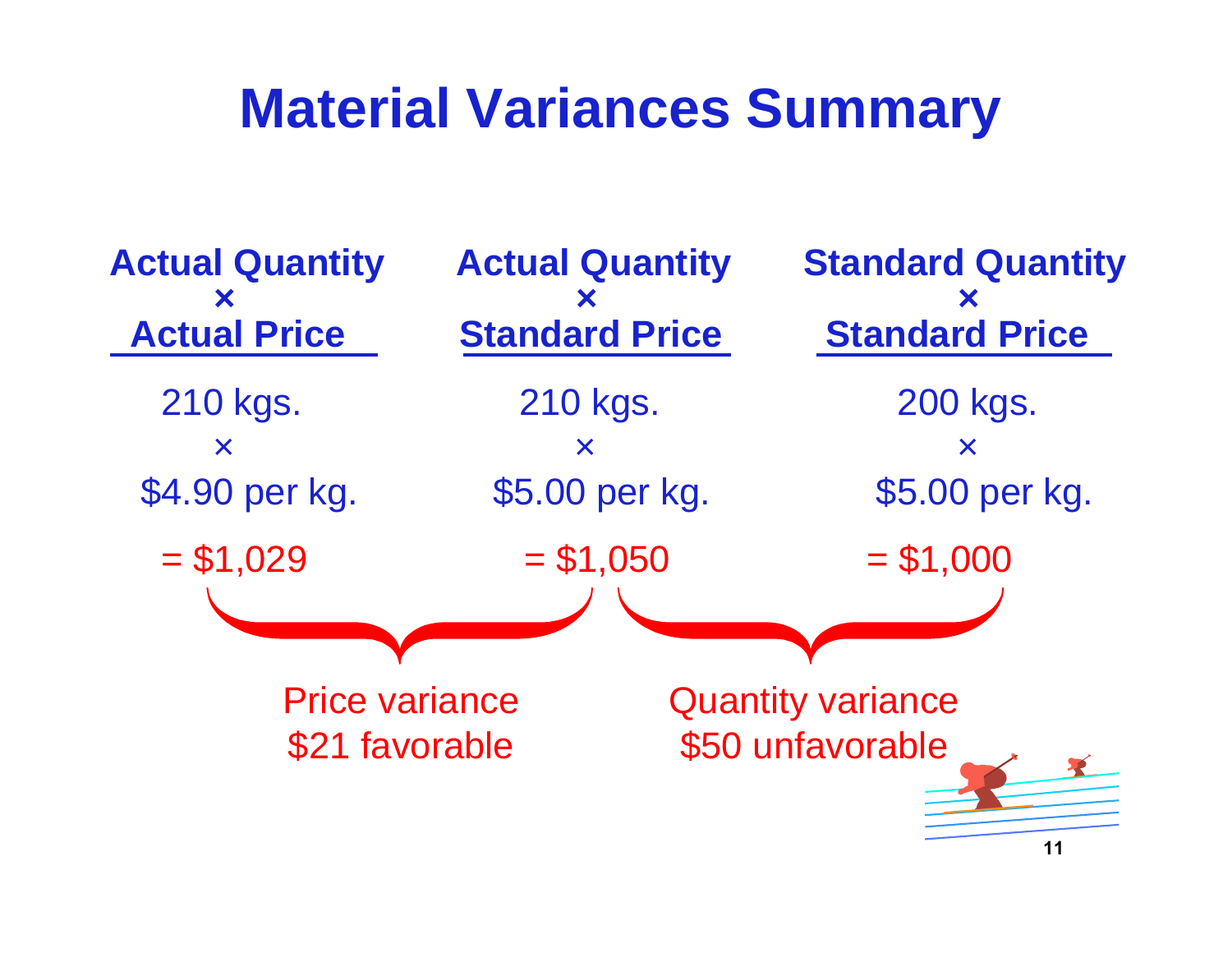#### **Material Variances**



**Hanson purchased and used 1,700 pounds. How are the variances computed if the amount purchased differs from the amount used?** 

**The price variance is computed on the entire quantity purchased.**

**The quantity variance is computed only on the quantity used.**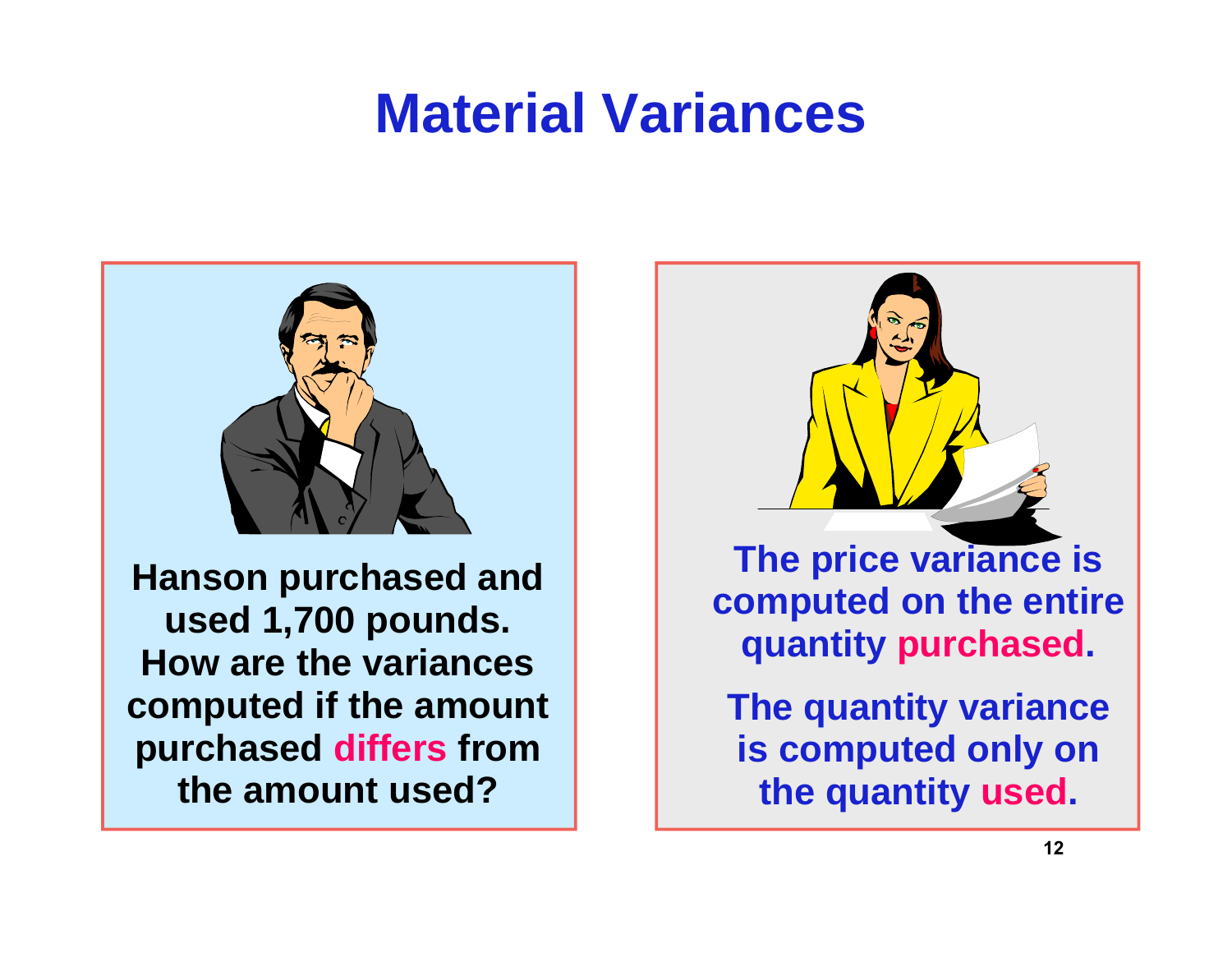## **Responsibility for Material Variances**

# **Materials Quantity Variance Materials Price Variance** Production Manager Purchasing Manager

The standard price is used to compute the quantity variance so that the production manager is not held responsible for the purchasing manager's performance.

**13**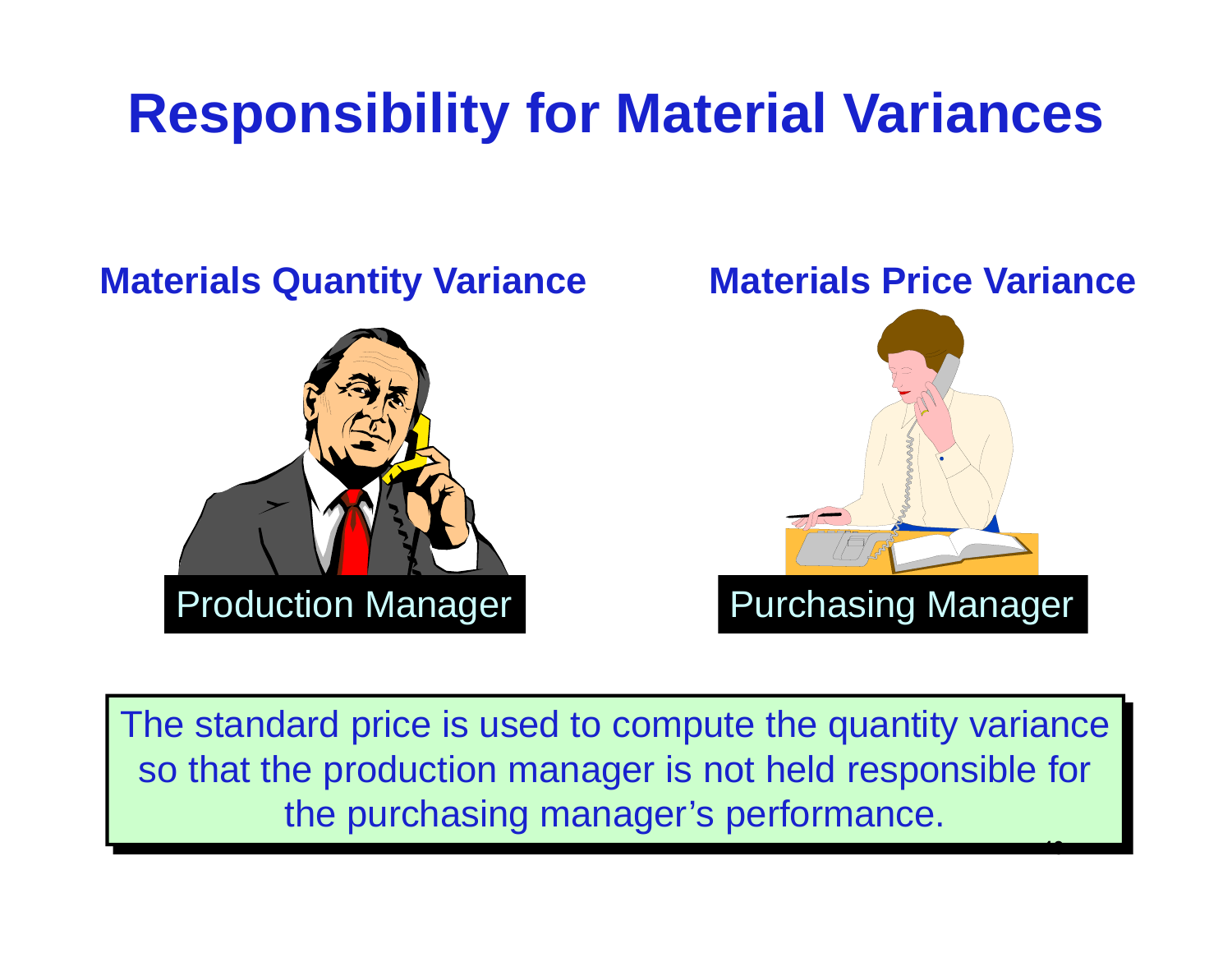#### **Labor Variances Example**

Glacier Peak Outfitters has the following direct labor standard for its mountain parka.

#### **1.2 standard hours per parka at \$10.00 per hour**

Last month, employees actually worked 2,500 hours at a total labor cost of \$26,250 to make 2,000 parkas.

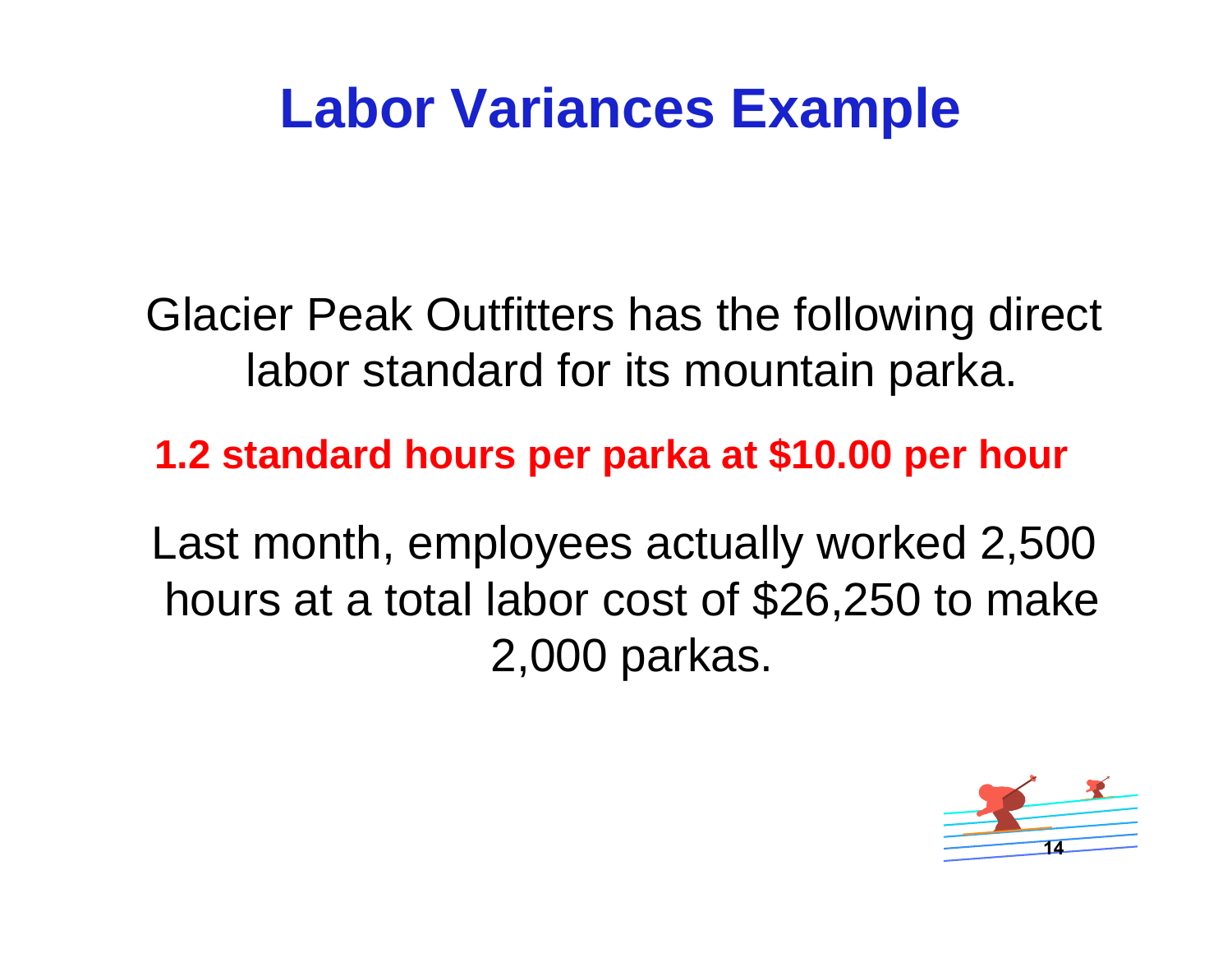#### **Labor Variances Summary**

2,500 hours 2,500 hours 2,400 hours  $\times$   $\times$   $\times$   $\times$   $\times$ \$10.50 per hour \$10.00 per hour. \$10.00 per hour  $= $26,250 = $25,000 = $24,000$ **Actual Hours Actual Hours Standard Hours×× ×Actual Rate Standard Rate Standard Rate** Rate variance\$1,250 unfavorable Efficiency variance \$1,000 unfavorable

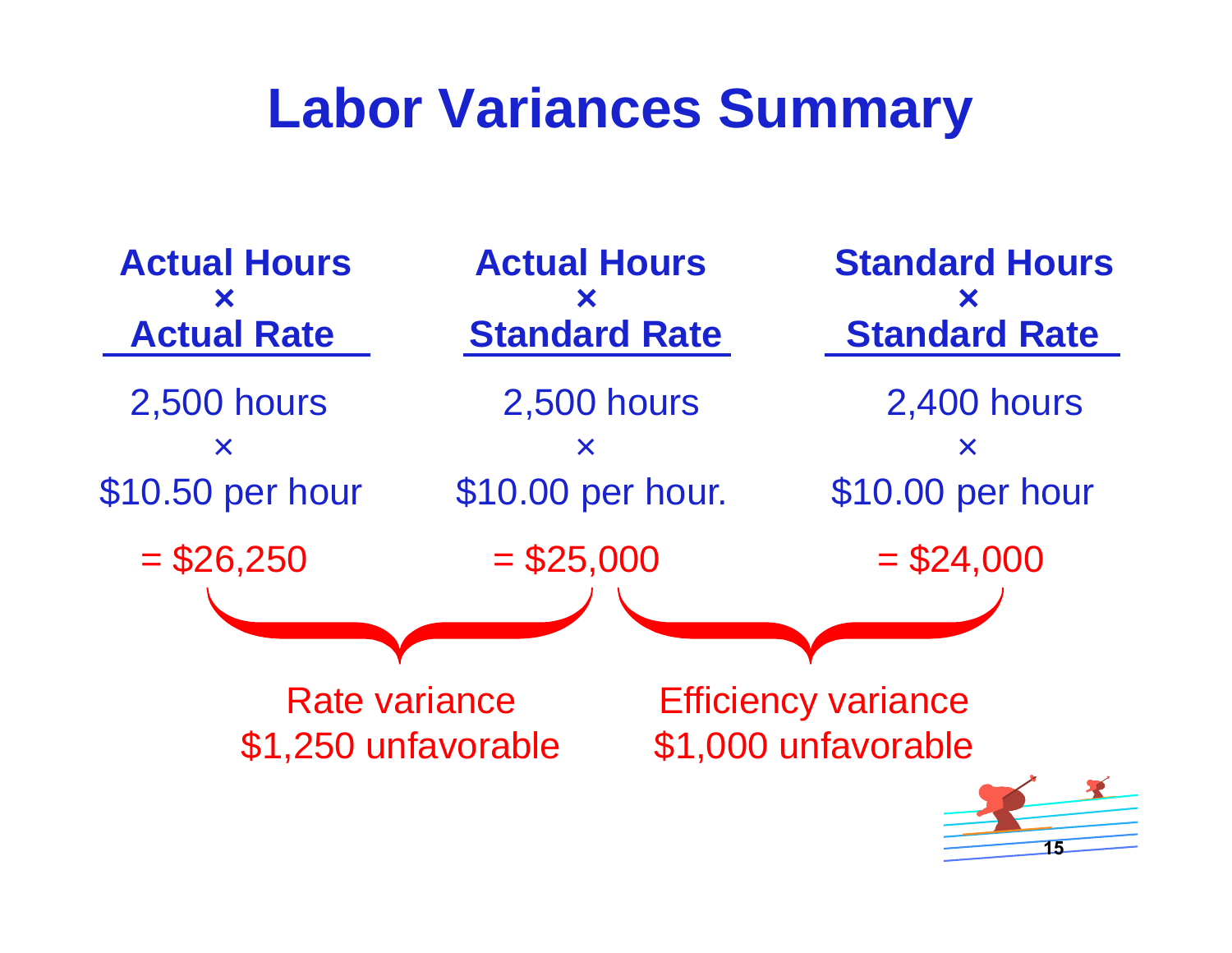## **Responsibility for Labor Variances**

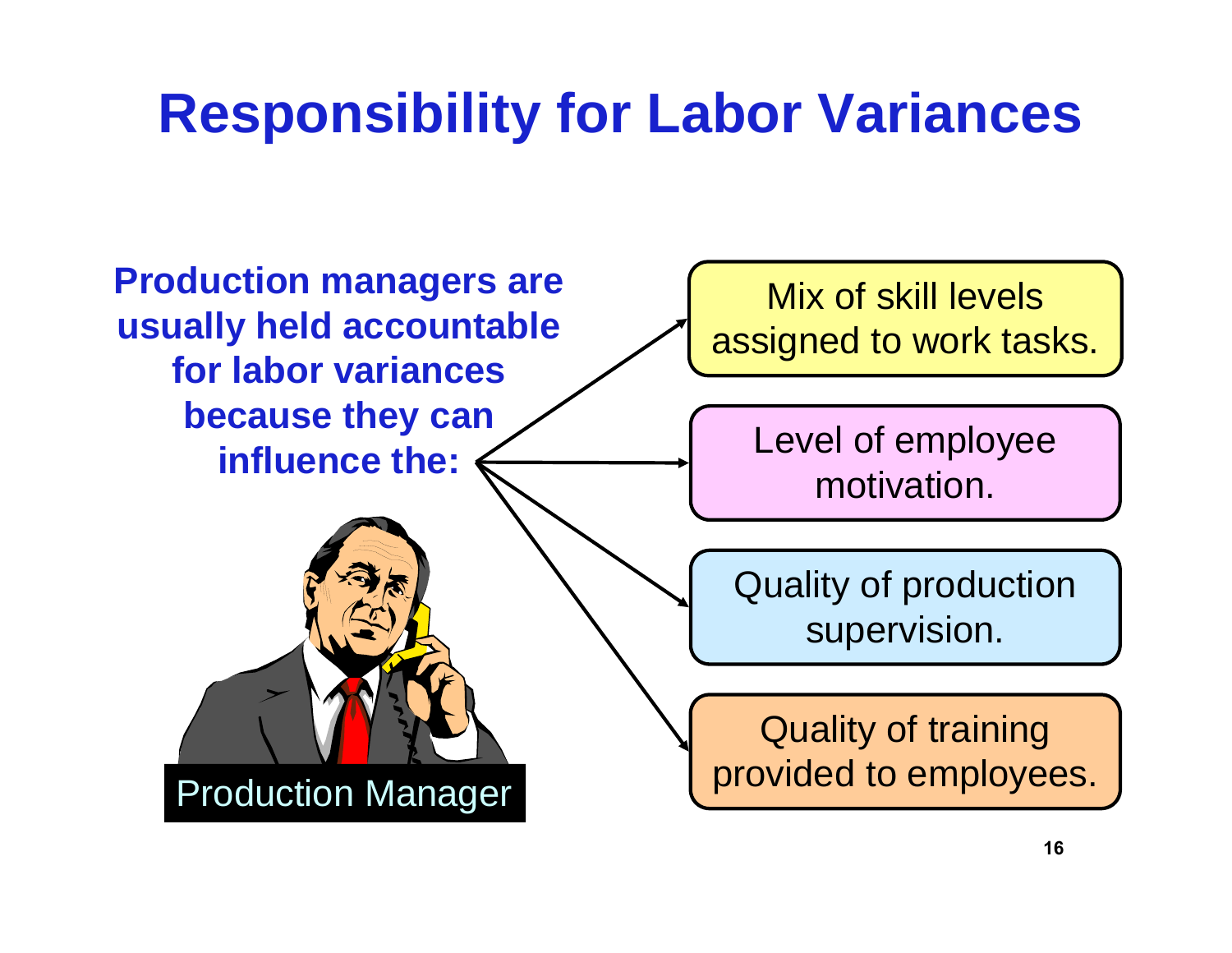#### **Variable Manufacturing Overhead Variances Example**

Glacier Peak Outfitters has the following direct variable manufacturing overhead labor standard for its mountain parka.

**1.2 standard hours per parka at \$4.00 per hour**

Last month, employees actually worked 2,500 hours to make 2,000 parkas. Actual variable manufacturing overhead for the month was \$10,500.

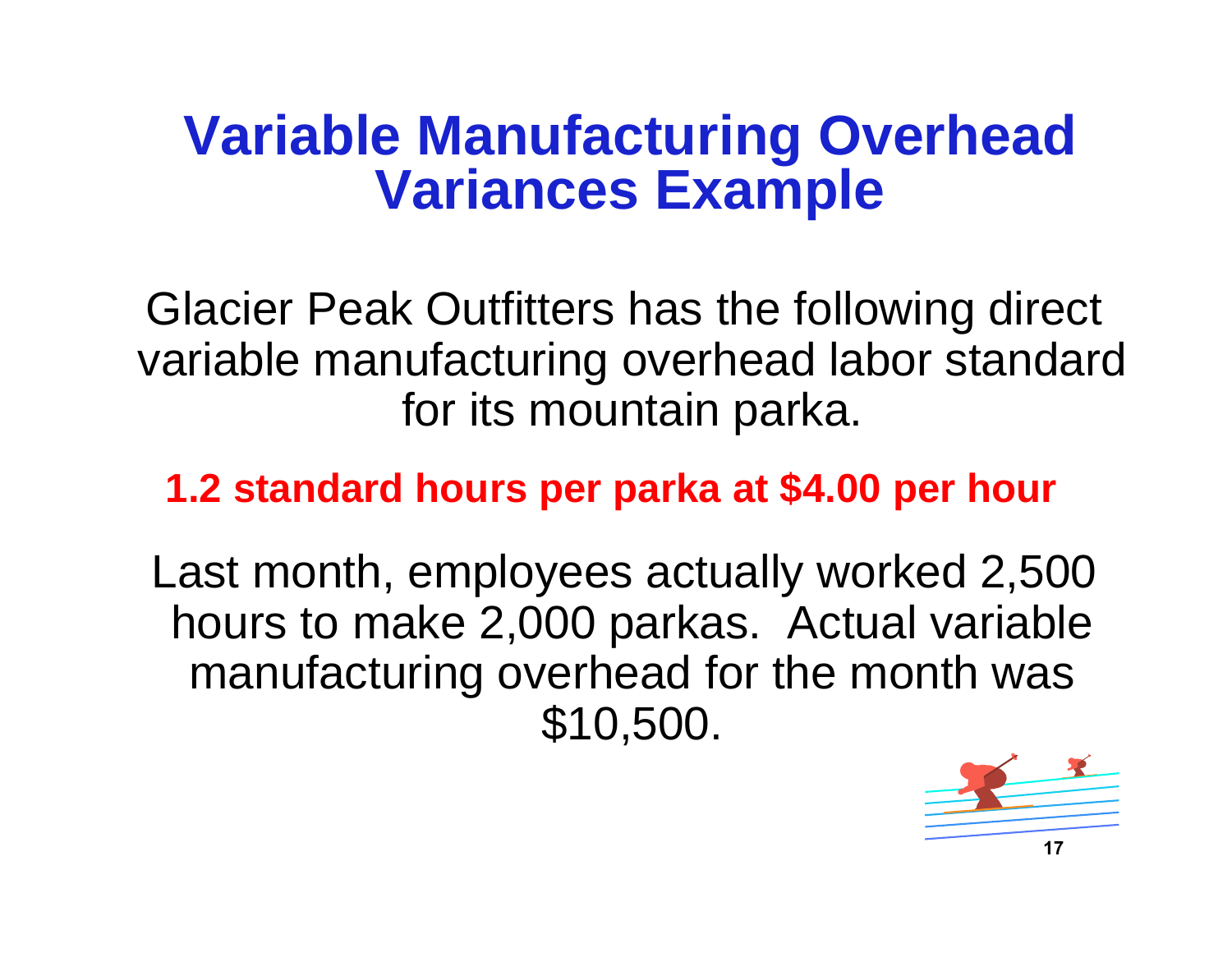#### **Variable Manufacturing Overhead Variances Summary**

**Actual Hours Actual Hours Standard Hours×× ×Actual Rate Standard Rate Standard RateStandard Rate** 2,500 hours 2,500 hours 2,400 hours  $\times$   $\times$   $\times$   $\times$   $\times$ \$4.20 per hour \$4.00 per hour \$4.00 per hour  $= $10,500 = $10,000 = $9,600$ Spending variance \$500 unfavorable Efficiency variance \$400 unfavorable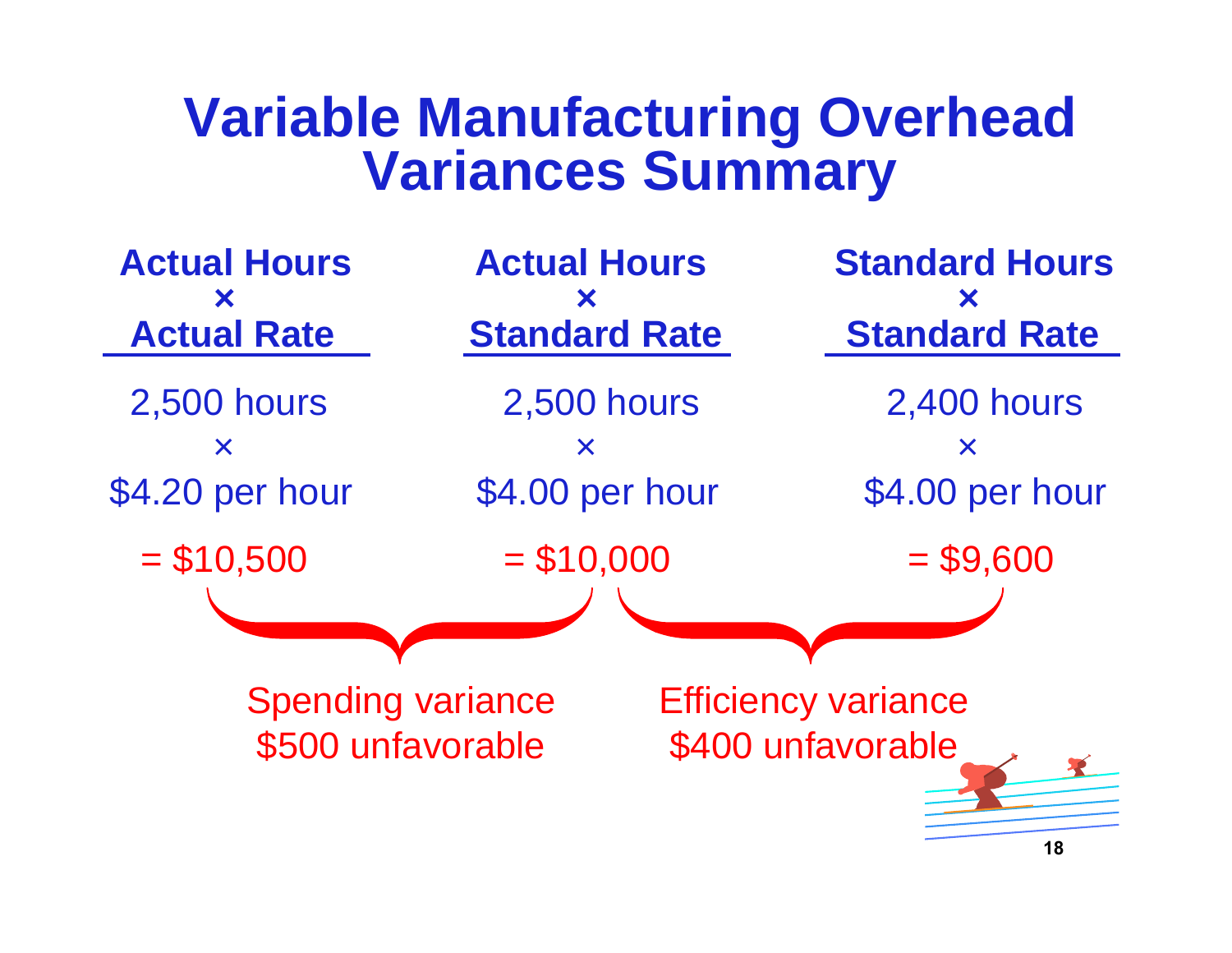#### **Advantages of Standard Costs**

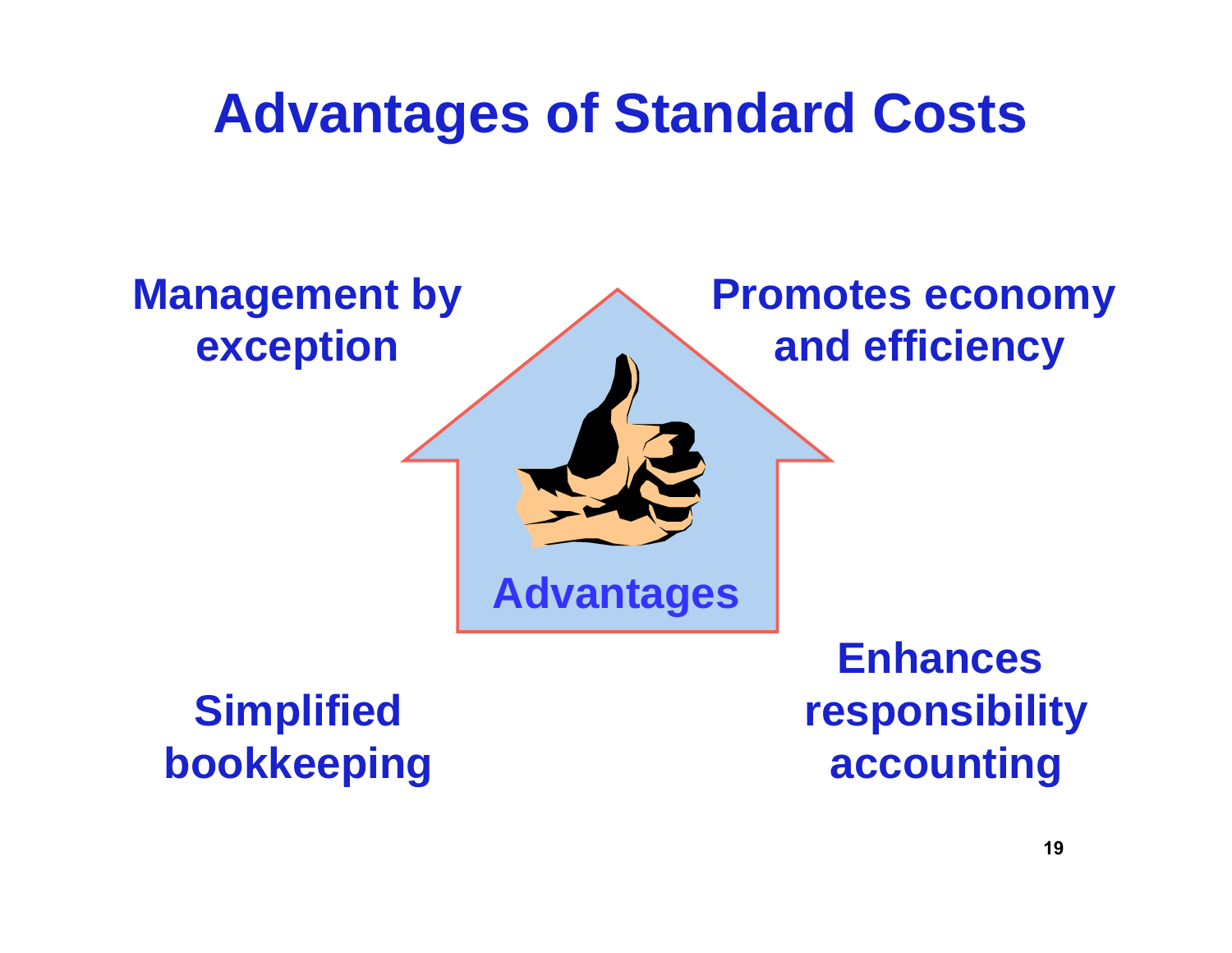#### **Potential Problems with Standard Costs**

Emphasizing standards may exclude other important objectives.

Standard cost reports may not be timely.

**Potential Problems**

Favorablevariances may be misinterpreted.

> Emphasis on negative may impact morale.

Invalid assumptions about the relationship between labor cost and output.

**Continuous** improvement may be more important than meeting standards.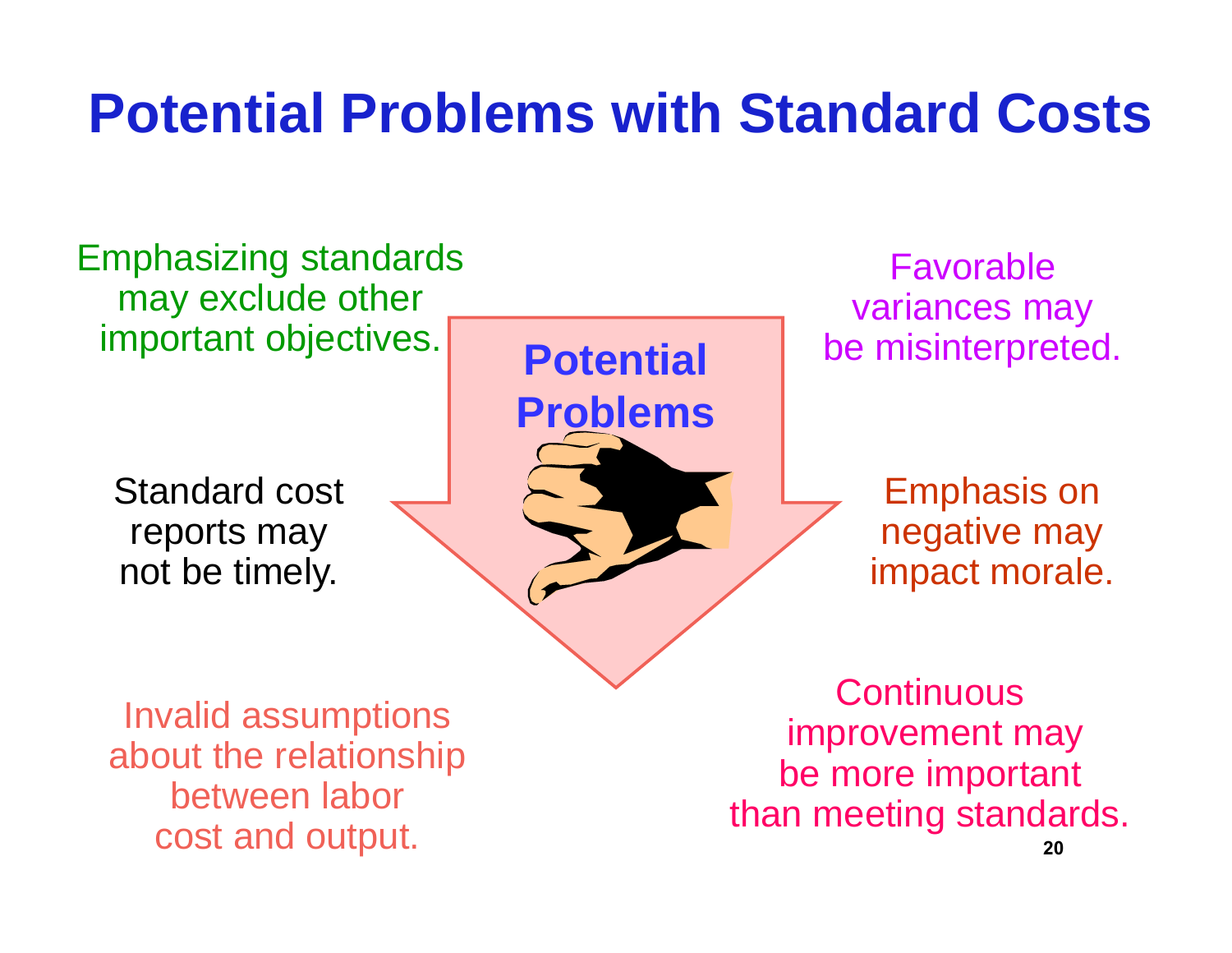#### 3,300 hours 3,200 hours  $\times$   $\times$   $\times$   $\times$ \$2.00 per hour \$2.00 per hour **Variable Overhead Variances – Example** \$6,740 \$6,600 \$6,400 Spending variance \$140 unfavorable Efficiency variance \$200 unfavorable \$340 unfavorable flexible budget total variance **Actual Flexible Budget Flexible Budget Variable for Variable for VariableOverhead Coverhead at Coverhead at Coverhead at Coverhead at Coverhead at Coverhead at Coverhead at Coverhead at Coverhead at Coverhead at Coverhead at Coverhead at Coverhead at Coverhead at Coverhead at Coverhead at Cove Incurred Matual Hours Standard Hours**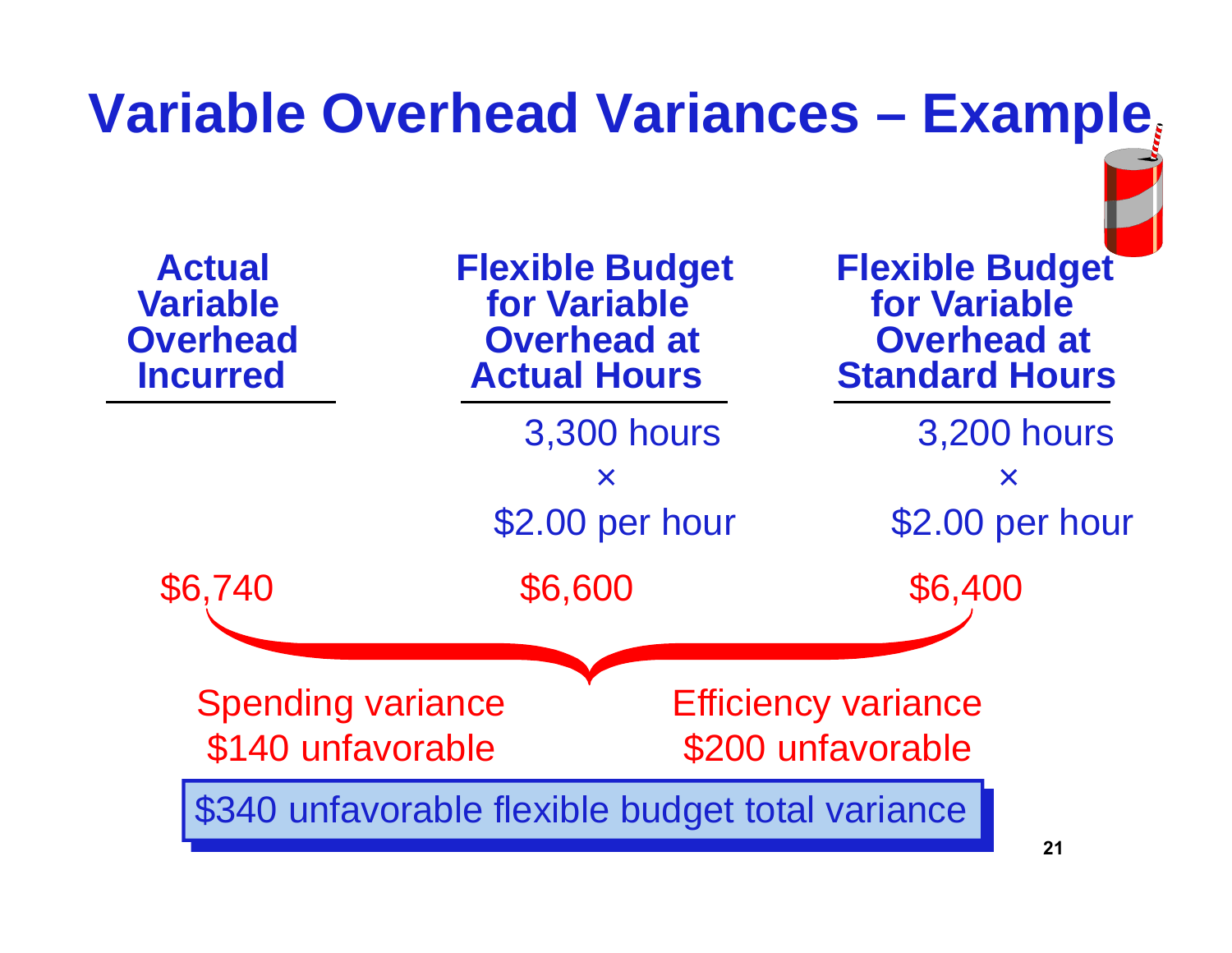#### **Overhead Rates and Overhead Analysis – Example**



# **ColaCo prepared this flexible budget for overhead:**

|                | <b>Total</b> |                 | <b>Variable</b>   |                 | <b>Total</b>      |              | <b>Fixed</b>          |                 |  |
|----------------|--------------|-----------------|-------------------|-----------------|-------------------|--------------|-----------------------|-----------------|--|
| <b>Machine</b> |              | <b>Variable</b> |                   | <b>Overhead</b> |                   | <b>Fixed</b> |                       | <b>Overhead</b> |  |
| <b>Hours</b>   |              | <b>Overhead</b> | Rate              |                 | <b>Overhead</b>   |              | Rate                  |                 |  |
| 3,000          | <b>S</b>     | 6,000           | $\boldsymbol{\$}$ | 2.00            | $\boldsymbol{\$}$ | 9,000        | $\boldsymbol{\theta}$ | 3.00            |  |
| 4,000          |              | 8,000           |                   | 2.00            |                   | 9,000        |                       | 2.25            |  |